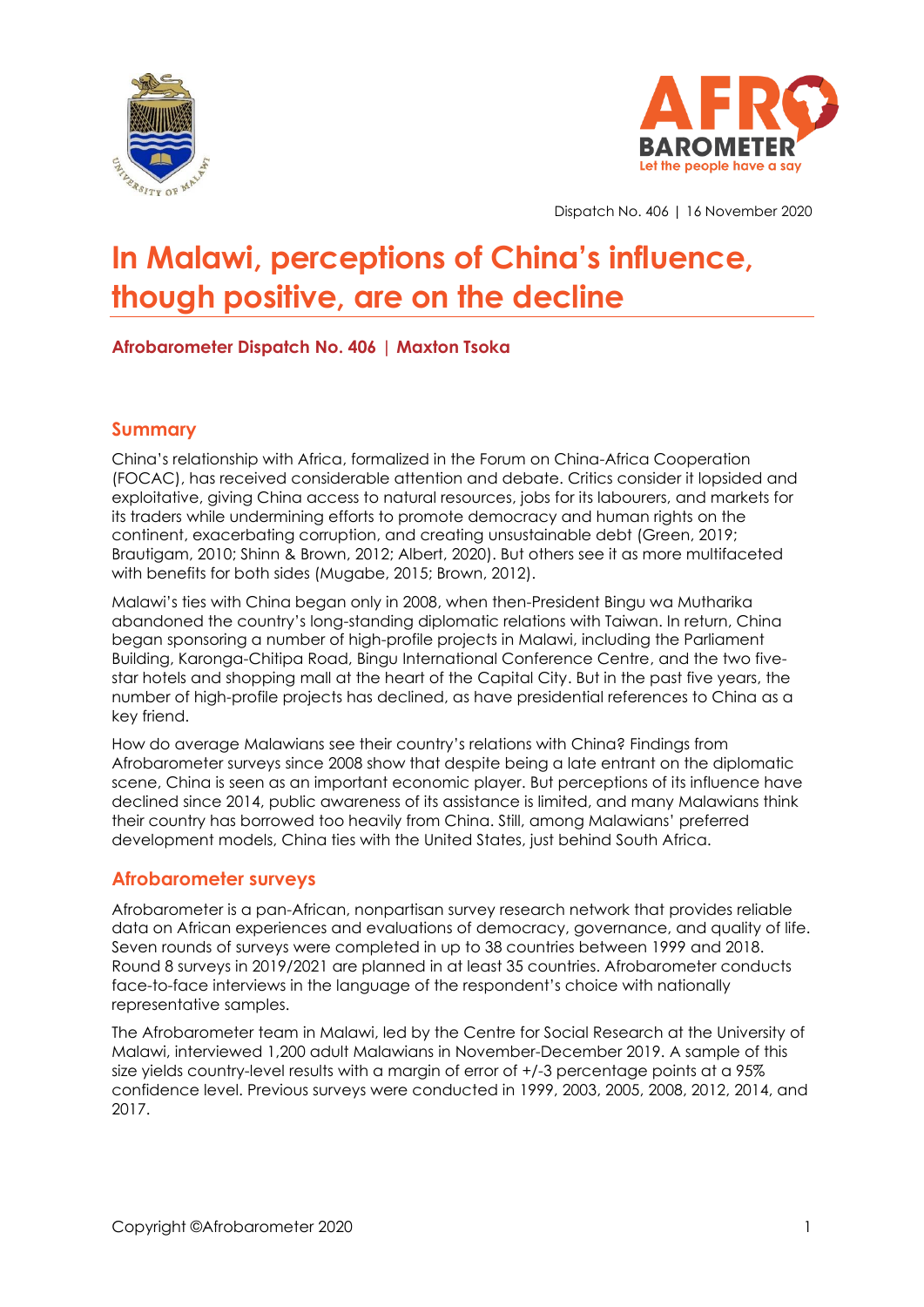

## **Key findings**

- Only about one-third (36%) of Malawians think that China's economic activities exert "some" or "a lot" of influence on Malawi's economy, a decline of 23 percentage points since 2014.
- Malawians have a more positive (50%) than negative (26%) perception of China'<sup>s</sup> economic and political influence in their country. Positive views are fueled by China's low-cost products as well as its infrastructure and business investments, while negative views are based mainly on perceptions that its products are of poor quality.
- Fewer than half (46%) of Malawians are aware that their country receives loans or development assistance from China.
- Among those who are aware of China's assistance, a majority (56%) think Malawi has borrowed too much from China.
- In a comparison with other countries and organizations, China ranks fourth in perceived influence in Malawi and perceived helpfulness to the country.
- China ties with the United States as a development model preferred by Malawians, trailing only South Africa.

## **Influence of China's economic activities**

Overall, China's perceived influence on Malawi's economy has declined over the past five years. In 2019, about one-third (36%) of survey respondents said China's economic activities have "some" or "a lot" of influence on Malawi's economy, down from 59% in the 2014 survey. But the proportion who saw China as having just "a little" or "no" impact on Malawi's economy did not increase (22%). Instead, far more respondents said they "don't know" enough about the issue to offer an assessment (41% vs. 19% in 2014) (Figure 1).



#### **Figure 1: Influence of China's economic activities** | Malawi | 2014-2019

*Respondents were asked: How much influence do you think China's economic activities in Malawi have on our economy, or haven't you heard enough to say?*

This shift may reflect changes in Malawi-China relations. In 2014, China enjoyed high visibility in Malawi after then-President Mutharika switched diplomatic relations from Taiwan to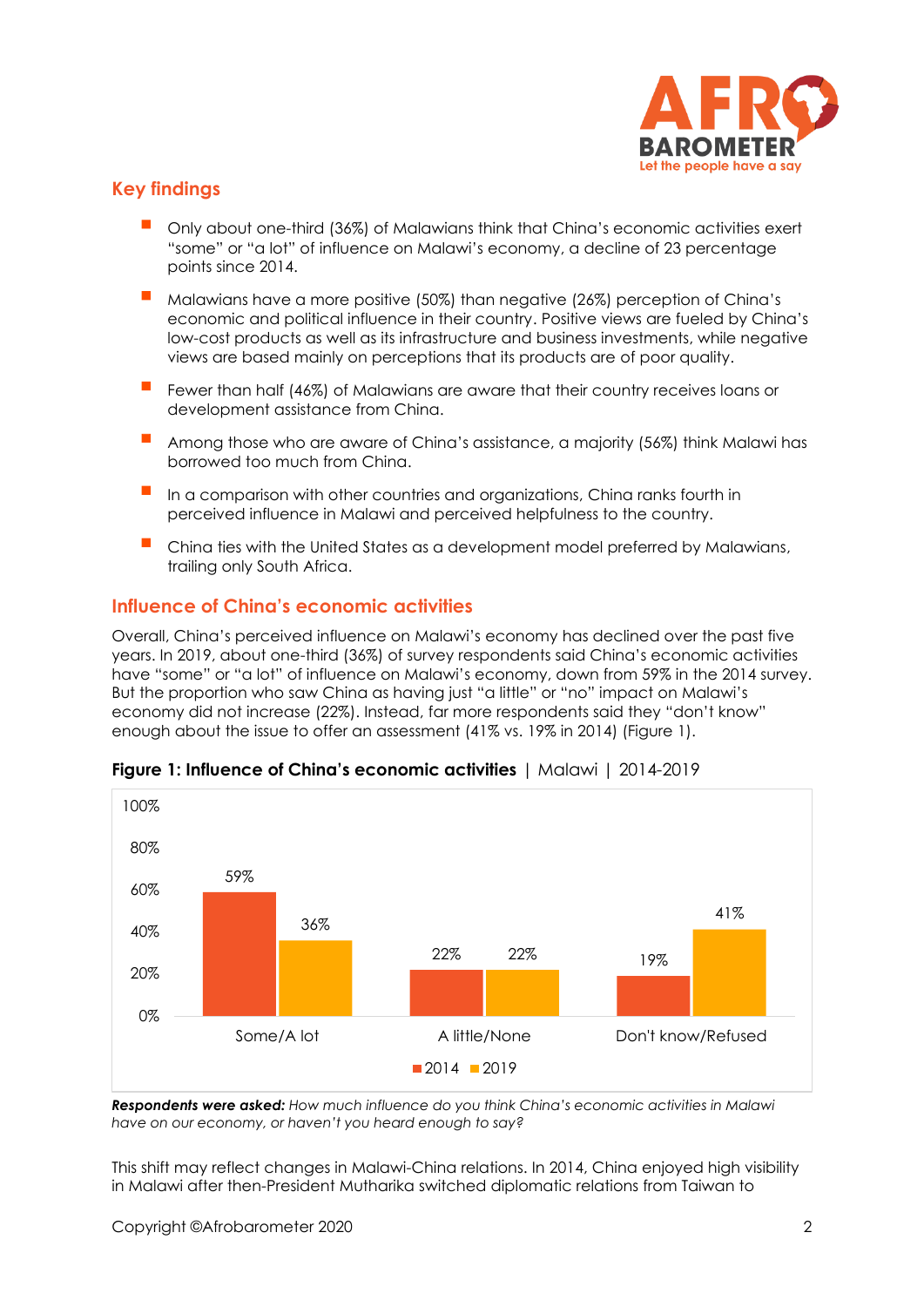

mainland China in 2008 and China in return sponsored a number of high-profile projects in Malawi. Since then, the number of high-profile projects has declined, along with presidential references to China.

By a 2-to-1 margin (50% vs. 26%), Malawians said in 2014 that they considered China's economic and political influence positive rather than negative (Figure 2). This question was not asked in later surveys.

The main factors contributing to China's positive image were the cost of Chinese products (32%) and China's investments in infrastructure (27%) and businesses (23%) (Figure 3). By far the most commonly cited factor contributing to a negative image of China was the quality of its products (68%), while only about one in 10 respondents cited land grabbing (9%) or the idea that Chinese take jobs or business away from locals (9%) (Figure 4).



**Figure 2: China's economic and political influence: Positive or negative?** | Malawi | 2014

**Figure 3: Basis for China's positive image** | Malawi | 2014



*Respondents were asked: Which of the following factors contributes most to a positive image of China in Malawi, or haven't you heard enough to say?*

*Respondents were asked: In general, do you think that China's economic and political influence on Malawi is mostly positive, or mostly negative, or haven't you heard enough to say?*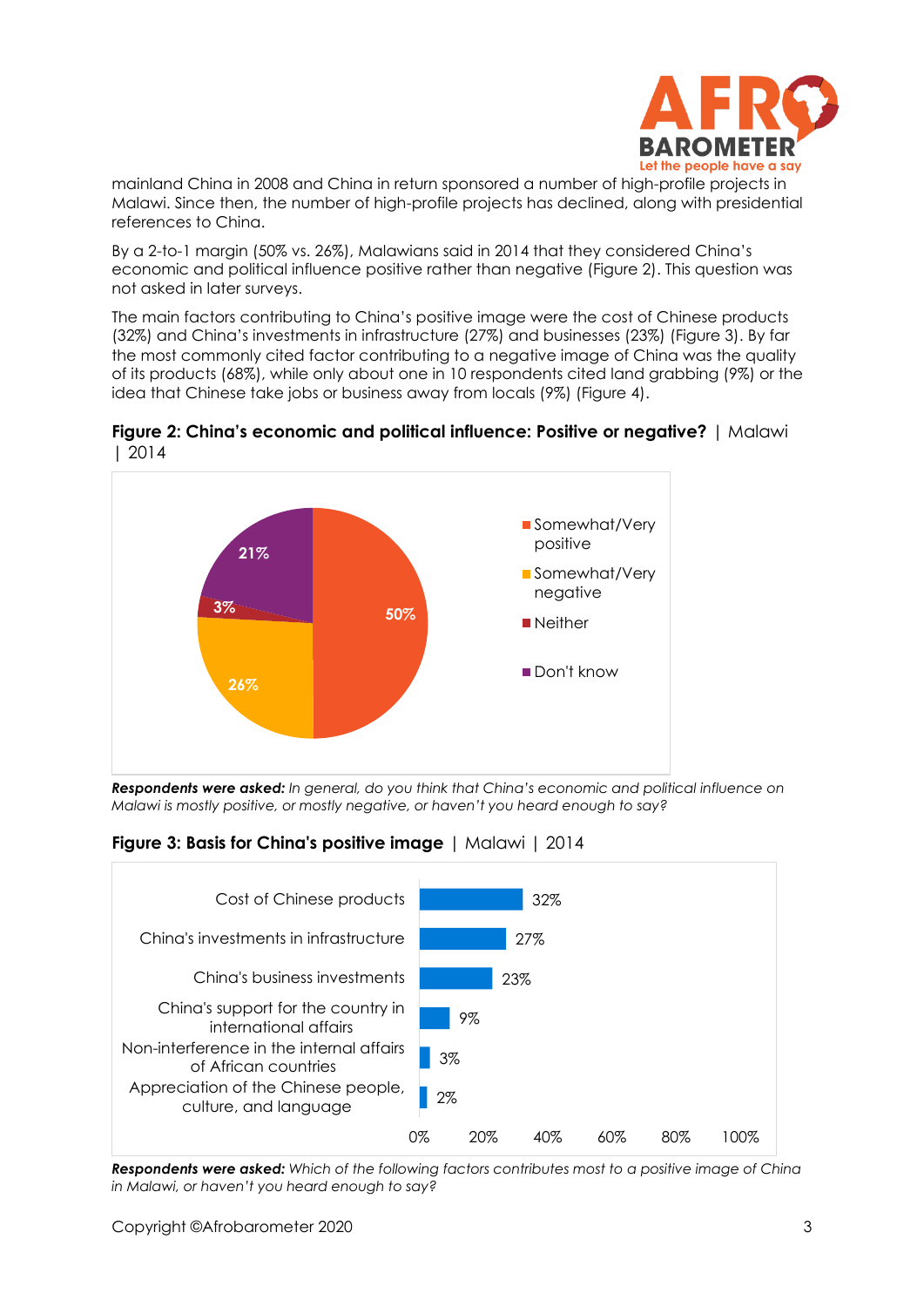

# **Figure 4: Basis for China's negative image** | Malawi | 2014



*Respondents in Round 6 were asked: Which of the following factors contributes most to negative image of China in Malawi, or haven't you heard enough to say?*

## **Assessment of development assistance from China**

China is not a well-known development partner in Malawi; in 2019, fewer than half (46%) of survey respondents were aware that Malawi gets loans or development assistance from China (Figure 5).



**Figure 5: Awareness of China's development assistance** | Malawi | 2019

*Respondents were asked: To your knowledge, does China give loans or development assistance to our country's government, or haven't you had a chance to hear about this?*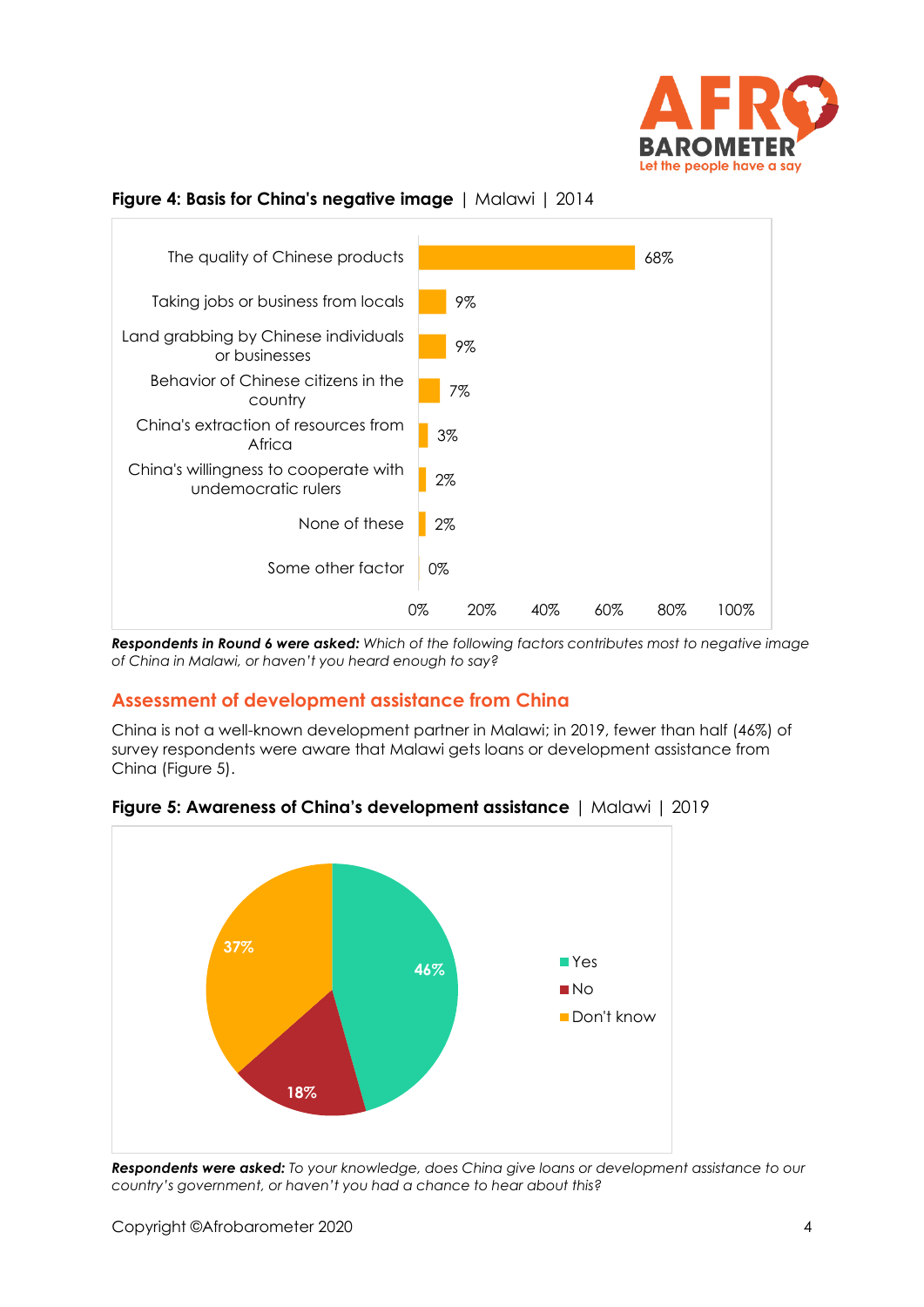

Among those who were aware that Malawi gets development assistance from China, more than seven in 10 also knew that the country generally has to repay loans (Figure 6).



**Figure 6: Does Malawi have to repay Chinese loans?** | Malawi | 2019

*Respondents were asked: Do you think that our government is required to repay China for the loans and development assistance it provides to Malawi, or haven't you heard enough to say? (Figure excludes respondents who did not know that China gives loans or development assistance to Malawi.)*

And a majority (56%) of those who were aware of Chinese assistance said Malawi has borrowed too much from China. Only one in 10 (11%) affirmed that the country is not too heavily indebted to China, while one-third (33%) said they did not know (Figure 7).



**Figure 7: Has Malawi borrowed too much from China?** | Malawi | 2019

*Respondents were asked: Do you think our government has borrowed too much money from China, or haven't you heard enough to say? (Figure excludes respondents who did not know that China gives loans or development assistance to Malawi.)*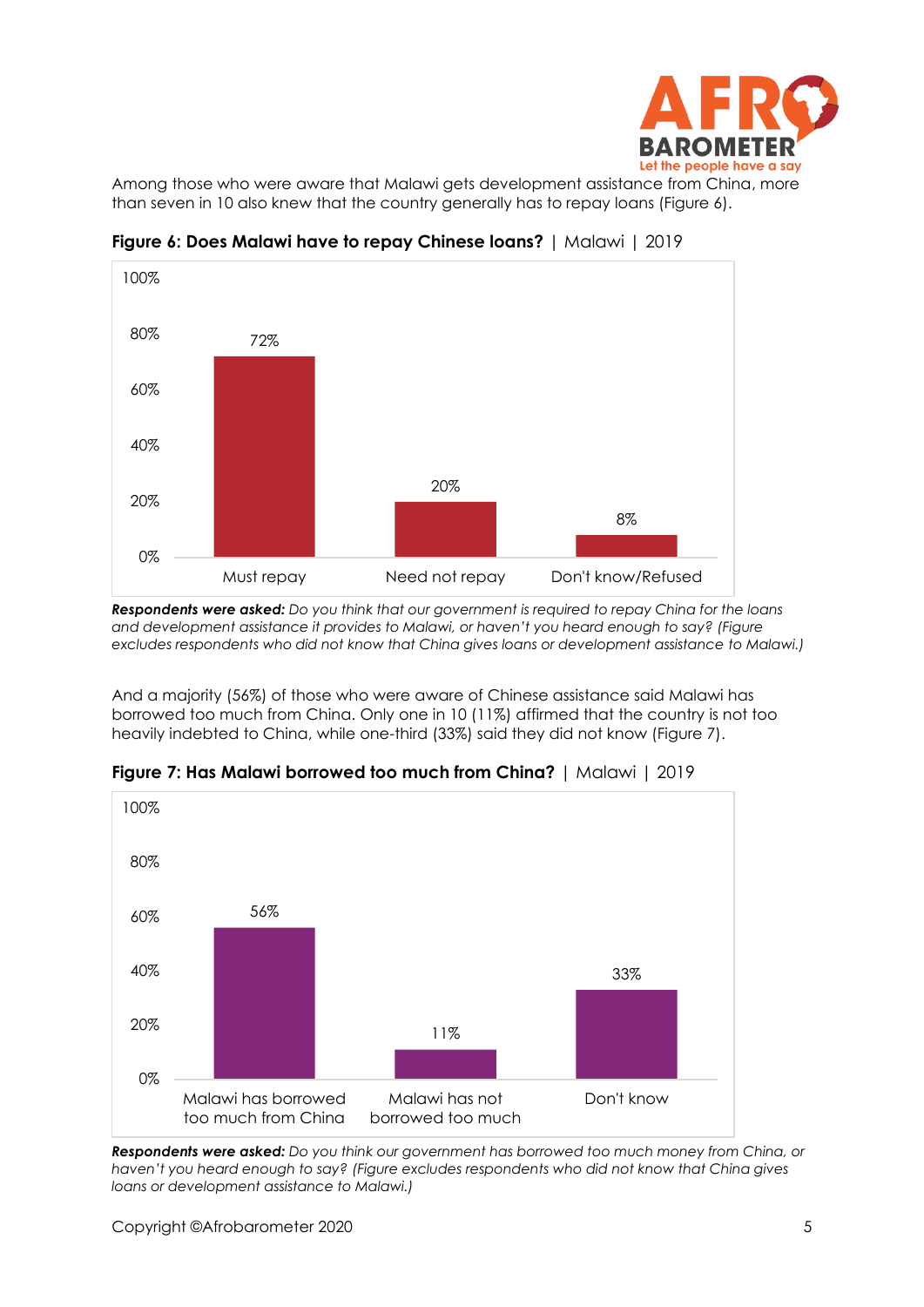

As for strings attached to China's development assistance, a plurality (41%) of Malawians who were aware of such aid said China attaches fewer requirements to its loans and assistance than other development partners, while about one-fourth (26%) thought it attached more requirements (Figure 8).



**Figure 8: Conditionalities of development assistance: China vs. other development partners** | Malawi | 2019

*Respondents were asked: When the government of China gives loans or development assistance to Malawi, do you think they put more requirements or fewer requirements on our government compared to other donor countries, or haven't you heard enough to say? (Figure excludes respondents who did not know that China gives loans or development assistance to Malawi.)*

On whether China's development assistance is in line with the country's needs, Malawians were divided. More than four in 10 (43%) said China's development assistance does a good job of meeting Malawi's needs, while almost as many (39%) said the opposite (Figure 9).



**Figure 9: Does China's assistance meet Malawi's needs?** | Malawi | 2014

*Respondents were asked: In your opinion, does China's economic development assistance to Malawi do a good job or a bad job of meeting the country's needs, or haven't you heard enough to say? (Figure excludes respondents who did not know that China gives loans or development assistance to Malawi.)*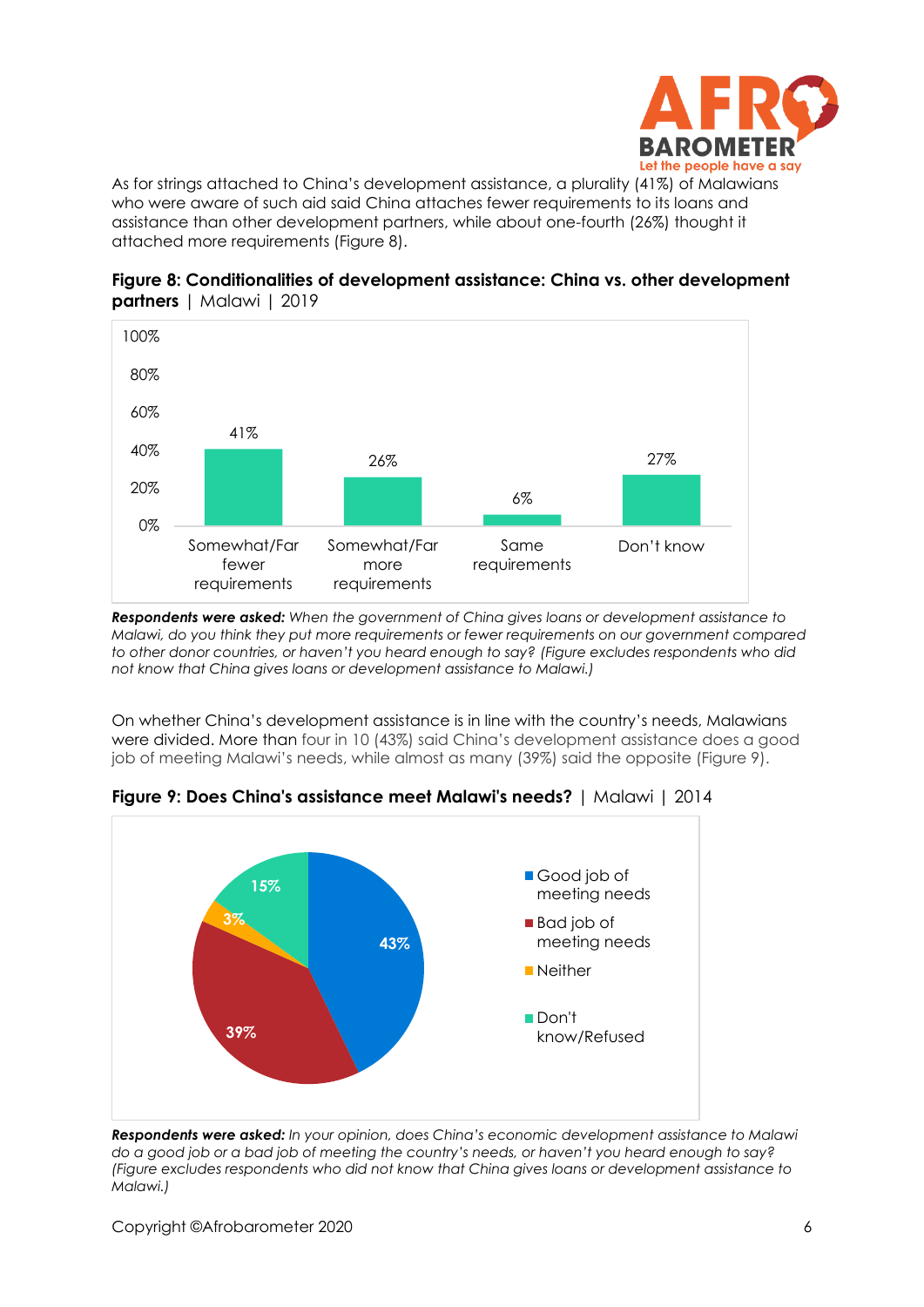

## **China vs. other development partners in Malawi**

When asked in 2014 which country or organization has the greatest influence on Malawi, citizens were most likely to cite the United States (32%), followed by South Africa (16%), the United Kingdom (13%), and then China (12%) (Figure 10). Considering that China had come onto the diplomatic scene in Malawi just six years earlier, the fact that it ranked about even with the former colonial power (UK) is remarkable.



### **Figure 10: Greatest influence on Malawi** | Malawi | 2014

*Respondents were asked: Which of the following do you think has the most influence on Malawi, or haven't you heard enough to say?* 

In terms of support to the country as a development partner, China ranks fourth among

Do your own analysis of Afrobarometer data – on any question, for any country and survey round. It's easy and free at www.afrobarometer.org/online-data-analysis. countries and organizations seen as helping Malawi "a lot" (by 21% of respondents), behind the UK (25%), the United States (24%), and the European Union (24%) (Figure 11).

When respondents were asked to choose a country whose model Malawi should adopt for its future development, China tied with the United States (20% and 21%, respectively), trailing only South Africa (27%)

(Figure 12). But while South Africa and the United States both declined modestly in popularity compared to 2014, China gained 3 percentage points, from 17% to 20%.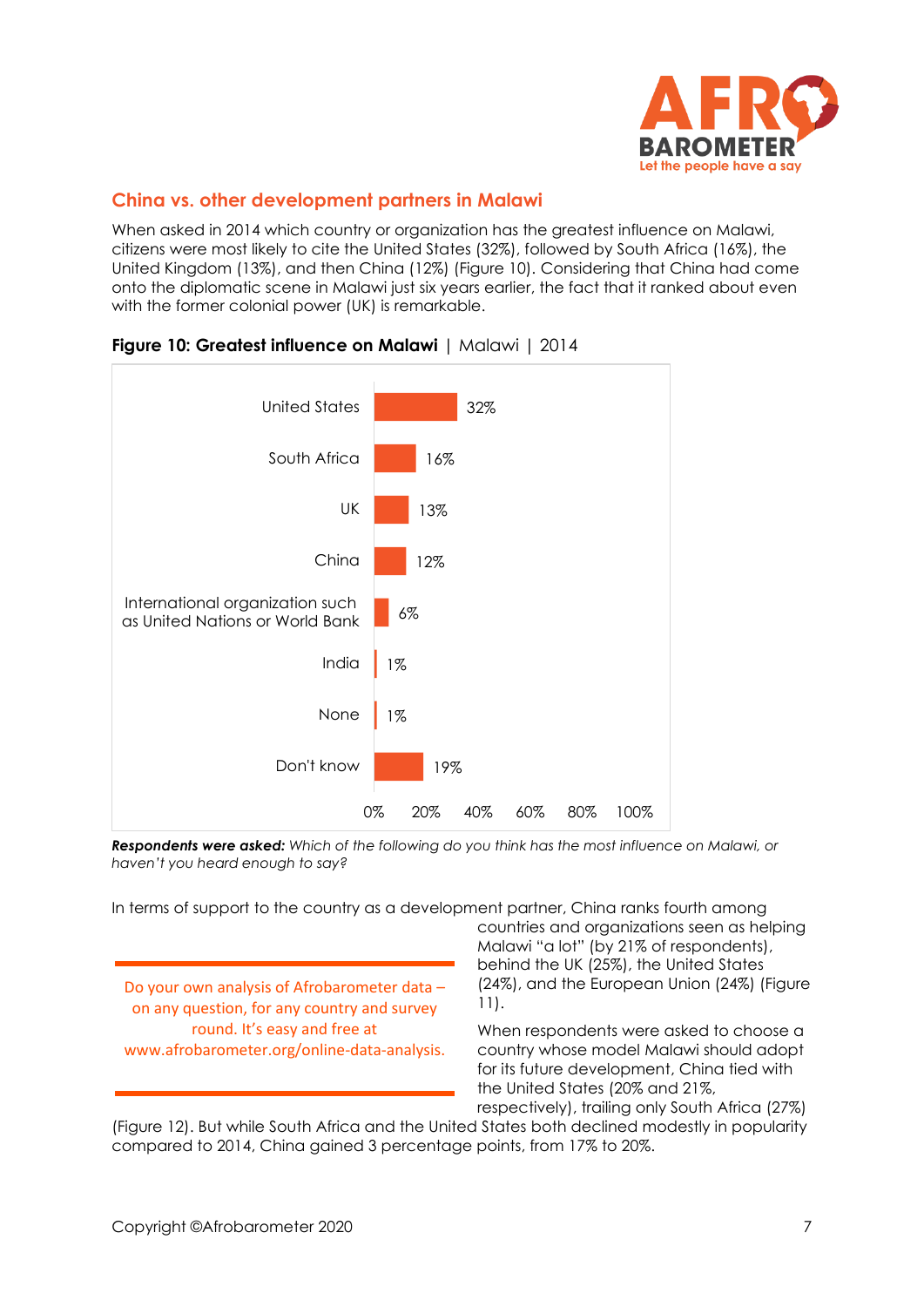



**Figure 11: How much do they help Malawi?** | Malawi | 2008

*Respondents were asked: In your opinion, how much do each of the following do to help your country, or haven't you heard enough to say?*



**Figure 12: Best development model** | Malawi | 2014-2019

*Respondents were asked: In your opinion, which of the following countries, if any, would be the best model for the future development of our country, or is there some other country in Africa or elsewhere that should be our model? (Note: In 2014, the phrase "or is there some other country in Africa or elsewhere that should be our model" was not included in the question.)*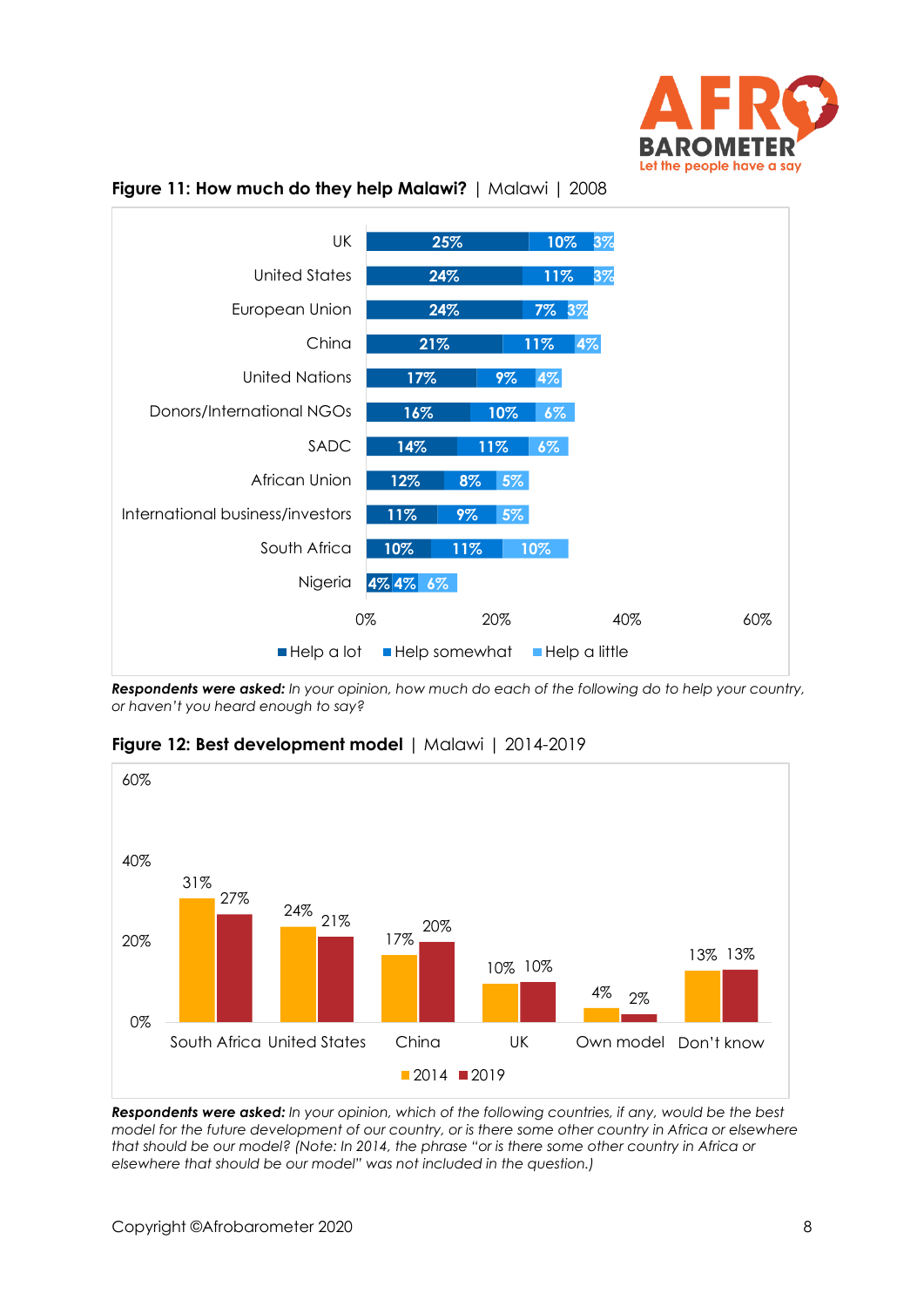

# **Conclusion**

Despite its relatively brief history as a development partner in Malawi, China has established itself in the public mind as an important influence and a development model matching the United States and surpassing the UK in popularity. Even so, its perceived influence has declined since 2014. Fewer than half of Malawians are aware of its development assistance to their country, and among those who do know about it, a majority say their country has borrowed too much from China.